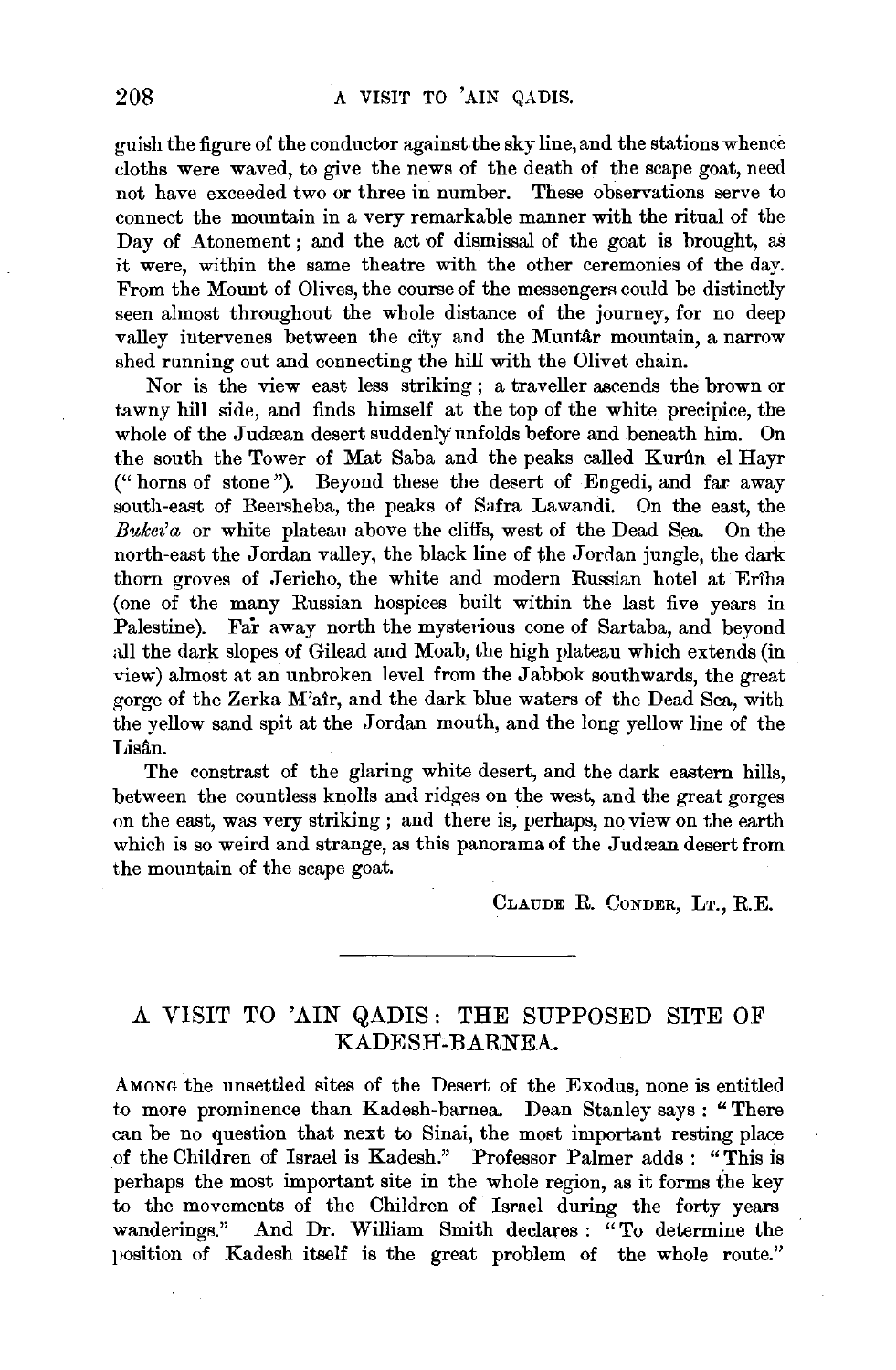yet there is a remarkable barrenness of material for the settlement of this :important question, supplied by the notes of travellers in the Desert : and any fresh contribution to that material is likely to be heartily welcomed by Biblical scholars everywhere.

In 1842 the Rev. J. Rowlands, of Queen's College, Cambridge, dis- $\overline{\text{cover}}$  a fountain bearing the name Kades, or Qadis, a name having the same meaning as the Hebrew "Kadesh," and was confident that this was the site of Kadesh-barnea. His account of his discovery was published in the Appendix to Williams's "Holy City," with his reasons for deeming it the disclosure of the long-desired site. At the same  $f_{\text{or}}$  deeming it the disclosure of the long-desired site. time, he made mention of two other wells, neither of which, however, had been visited by him, bearing "the names of Adeirat and Aseimeh, sometimes called Kadeirat and Kaseimeh,'' which in his opinion represented Adar and Azmon of the southern boundary of Judah. This reported discovery by Mr. Rowlands has been a fruitful source of discussion for now nearly forty years. The probable correctness of his conclusions has been recognized by such scholars as Ritter, Kalisch, Keil, Kurtz, Schultz, Winer, Professor Palmer, President Bartlett, and others well known in Germany, Great Britain, and America. On the 6ther hand, it has been opposed by Robinson, Stanley, Porter, Espin in the "Speaker's Commentary," Hayman in "Smith's Bible Dictionary," and many others.

It is a singular fact that in all these years the site thus discovered Mr. Rowlands has never been revisited. Indeed, it has been by Mr. Rowlands has never been revisited. questioned if he did not confuse the names and the wells, Kades and Kadeirat. Dr. Robinson distinctly declares that he did so. Espin Dr. Robinson distinctly declares that he did so. follows Robinson in this error, and on the topography of "el Ain," the location of Kadeirat, builds up an argument against the identification of Kădes or Gadis with Kadesh-barnea. agrees with Rowlands in his main conclusion, and confirms his reasoning with cogent arguments, thinks that Rowlands wrongly applied the name 'Ain Qadis "to 'Ain el Quiderat, some miles farther northward, and seems not to have visited this spot [the true 'Ain Qadis] at all." President Bartlett, of Dartmouth College, in his "From Egypt to Palestine," while favouring Rowlands's identification, is confident, after a visit to the region in question, that there is no such fountain as 'Ain Qadeirat, and that Rowlands was mistaken in both the location and the distinctive peculiarities of 'Ain Qadis.

Apart, therefore, from the discussion over the identification of 'Aiu Qadis with Kadesh-barnea, there has been no little confusion as to the facts of the location and surroundings of the well itself. No traveller, except Mr. Rowlands, has ever reported a visit to 'Ain Qadis, until President Bartlett found a well in that region which he supposed to be the one seen by Rowlands, although it did not meet the published description of it. 'Ain Kadeirat has *neoer* been reported as visited; and its existence has been squarely denied. The question is therefore still an open one. Are there three wells, or two ; or is there only one in the region of this supposed site of Kadesh ?

p 2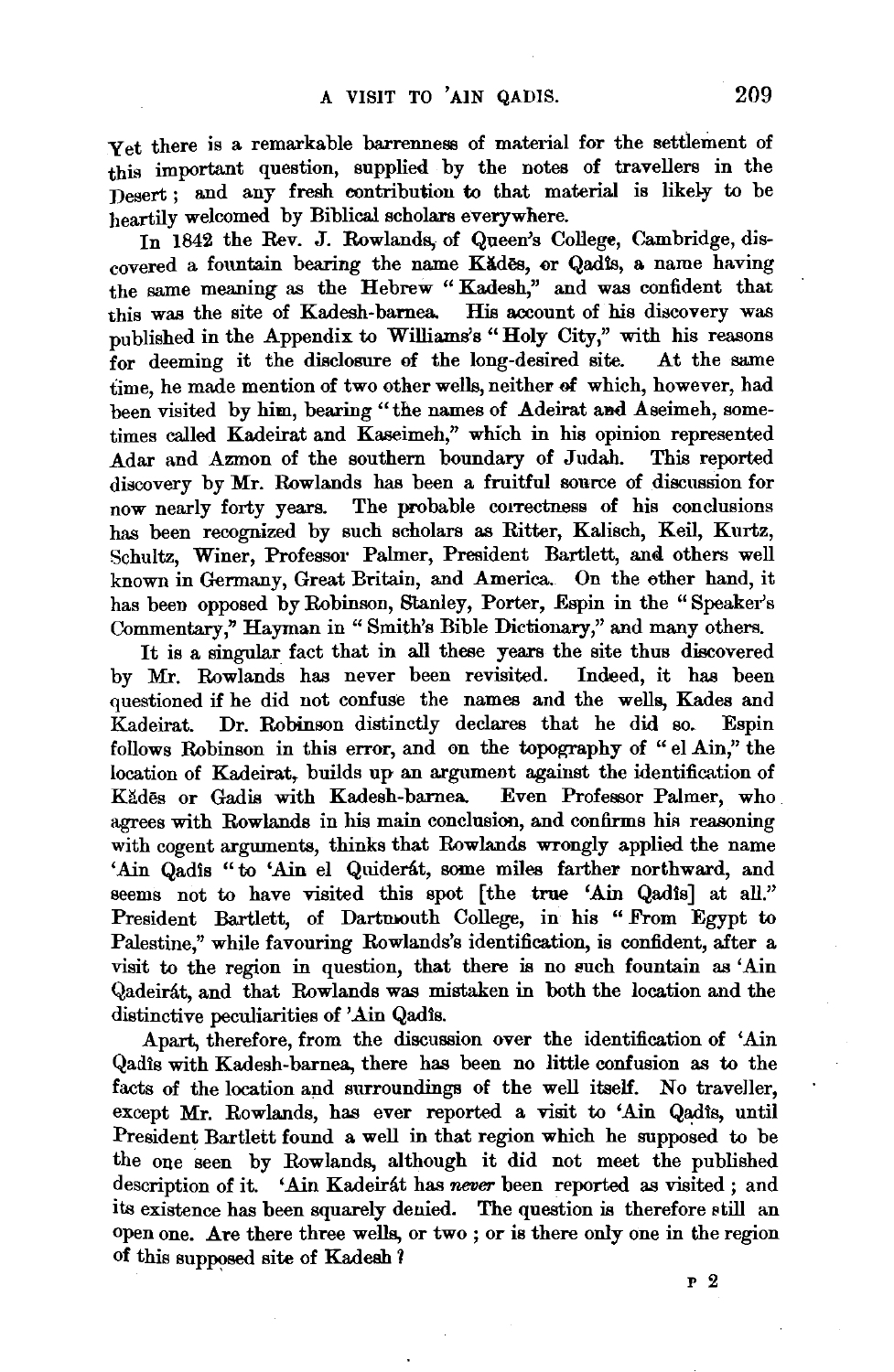A scholar so familiar with both the Land and the Book as Dr. Thomson, says on this subject, in his latest work, "Southern Palestine and Jerusalem : " " When I was at Mr. Rowlands's Muweilih, I made diligent enquiries about Kadesh; but both our own Arabs and other Bedawin we met in the neighbourhood were either absolutely ignorant of such a place, under any possible proneunciation of the name, or they purposely concealed their knowledge of it." Referring to the "singularly brief and unsatisfactory" descriptions of it already given to the public, Dr. Thomson very naturally adds : " One sadly wants a little more information in regard to several points;" "for if 'Ain Qadis be in reality the Kadesh-barnea in the wilderness of Paran,  $\dots$  it is one of the most interesting sites in the entire history of the Hebrew Wanderings."

In view of this state of 'the case, I am sure that a report I am now enabled to make of a personal visit to each of the three wells in question will be a matter of interest to all who are familiar with Bible geography.

About the 1st of April of this year, while crossing the Desert from Kala'at Nakhl to Hebron, I determined to satisfy myself concerning the existence and relative position of these three wells. Turning eastward from Wâdi Jerur, at about latitude 30° 28' N., and longitude 34° 20' E., I went on for three hours, to Jebel el Hawâdeh, over which I passed into Wâdi Qadis. Following up this Wâdi, in a direction a little north of east, for three hours more, I came to the place so glowingly described by  $Mr$ . Rowlands, and found it all that he had pictured. It was an oasis unapproached by any I had seen in the desert since leaving Ferran, and not surpassed, within its limits, by *that*. It was carpeted with grass and flowers. Fig-trees laden with fruit were against its limestone hill-sides. Shrubs in richness and variety abounded. Standing out from the . mountain range at the northward of the beautiful oasis-amphitheatre, was the "large single mass or small hill of solid rock" which Rowlands looked at as the cliff (sela) smitten by Moses to cause it to "give forth its water" when its flowing had ceased. From beneath this cliff came the abundant stream." A well, walled up with time-worn limestone biocks, was the first receptacle of the water. Not far from this was a second well similarly walled, supplied from the same source. Around both these wells were ancient watering troughs of limestone. Several pools, not walled up, were also supplied from the stream. On from the line of these pools, a gurgling stream flowed musically for several hundred yards, and then lost itself in the verdure-covered desert. The water was clear and sweet and abundant. Two of the pools were ample for bathing; Before the cliff, and around its neighbouring wells, camel and goat dung was trodden down as if by the accumulations of centuries, showing that the place was much frequented for watering purposes.

Mr. Rowlands was certainly correct as to the name, the general location, and the description of this remarkable place. It is Qadis  $($ قدیس). There is a Jebel Qadis, a Wâdi Qadis, and an 'Ain Qadis. Is is quite as far to the eastward as he put it, fully twelve to fifteen miles  $E.S.E.$  of his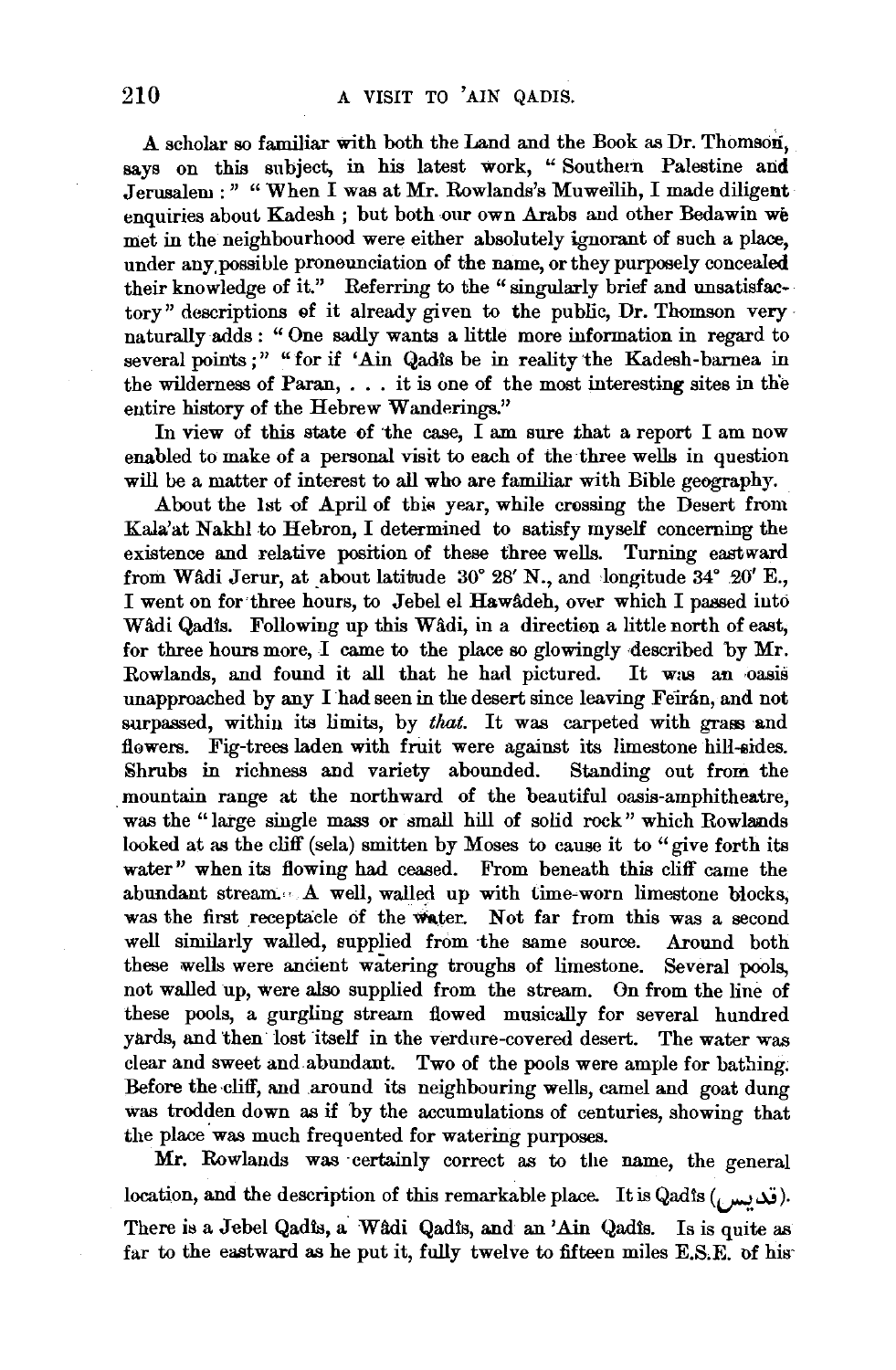Moilâhhi, or 'Ain Muweilih. The Wâdi at the bead of which it is situated is an extensive and fertile plain, larger by far than er Rahah before Jebel Musa, where the Children of Israel received the Law. Remains of rude stone buildings and other ruins abound in the vicinity, showing that it was once a well peopled region.

From 'Ain Qadis I went to 'Ain Qadeirat. Coming out of the oasis above described into the main valley of Qadts, and following that westward for twenty minutes, I turned to the north-west, and went over a lofty mountain pass, Nakb Hâwa, descending into Wâdi Umm 'Ashîn (or Hashtn), where Sinaitie inscriptions were numerous. In two and a quarter hours after leaving 'Ain Qadis I reached the upper end of Wadi  $\overrightarrow{e}$ l 'Ain. Going down this, westerly, for half-an-hour, I came to one of the several branches with which that Wadi is spurred, and turned up this in a north-easterly direction. At the entrance to this branch stands a lioteworthy ruin, built of huge blocks of hammered stone laid in courses. It is a rectangular quadrangle, some seventy feet by seventy-five, with double walls about six feet high. Along this branch of Wadi el 'Ain Along this branch of Wadi el 'Ain I found vegetation increasing in fulness and beauty. Trees and shrubs and grass were in luxuriance. One tree, called by our Arabs a seyal, but differing from the seyal of the lower desert, surpassed anything I had seen elsewhere. The reach of its branches had a circumference of nearly 250 feet. It had a double trunk, one arm having a girth of six feet, and the other of four and a half. Soon I heard the sound of running water. A channel of forty to sixty feet wide, bordered with flags, was the shallow bed of a running stream. At the head of this was the fountain itself, pouring a rich stream of pure and sweet waters out of the hill side, with a fall of about seven feet, into a basin of some twenty feet sweep, and from twelve to fourteen feet deep. It was such a fountain as one would expect to find in the mountains of Lebanon, rather than in the Desert. There is no wonder that the Wadi containing it is called Wadi el 'Ain the Wadi of the Well. This fountain is the Ain Kadeirat, or Qadeirat  $(\vec{s})$ , mentioned by Rowlands and Robinson, but not before visited by any traveller who has reported his visit.

After finding these two wells I visited, on the day following, the third well named by Rowlands 'Ain Kaseimeh, or Qasêmeh (فسلمة). It is several hours west and south of Qadeirat, and but little more than an hour from Moilahhi, or by 'Ain Muweilih, thought by many to be Hagar's fountain. This place is by no means so noteworthy as either of the other two. It has been visited and described by several travellers. Professor Palmer mentions the place in "The Desert of the Exodus," vol. ii, p. 357. President Bartlett was evidently deceived by the wily Sheikh Suleiman into thinking that this Q3simeh was Qadts, hence his description of it is fuller and more enthusiastic than Professor Palmer's. It is found in " Through Egypt to Palestine," pp.  $358-362$ ; and I can vouch for its substantial accuracy, except as to name.

It is therefore now clear that Mr. Rowlands was correct in his reference